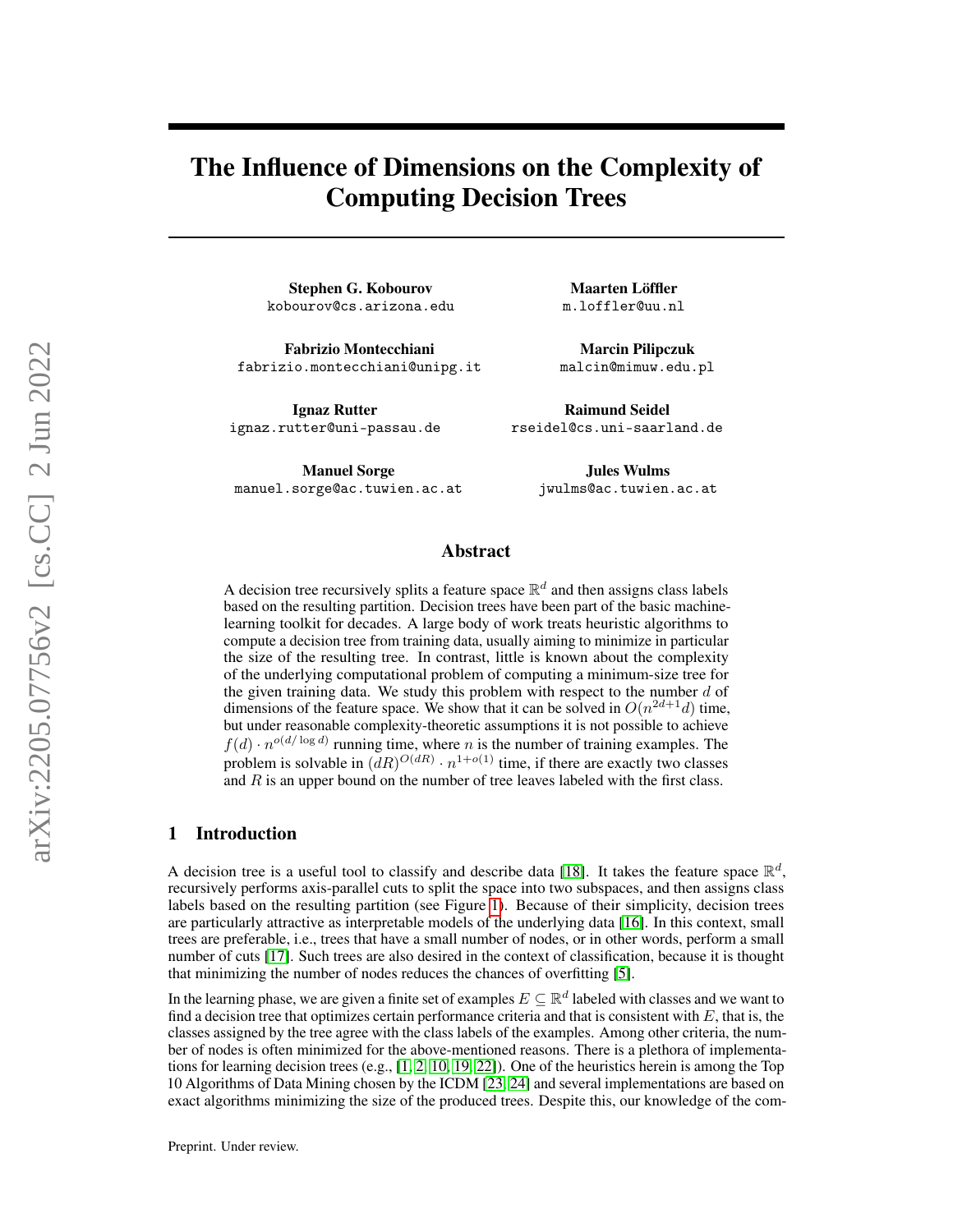putational complexity of learning (minimum-node) decision trees is limited: Several classical results show NP-hardness [\[8,](#page-11-5) [11\]](#page-11-6) (see also the survey by Murthy [\[18\]](#page-12-0)) and we know that even if we require parameters such as the number of nodes of the tree, or the number of different feature values, to be small, we still cannot achieve efficient algorithms in terms of upper bounds on the running time [\[21\]](#page-12-6).

In this paper, we study the influence of the number  $d$  of dimensions of the feature space on the complexity of learning small decision trees. This problem can be phrased as the decision problem MINIMUM DECISION TREE SIZE (DTS): The input is a tuple  $(E, \lambda, s)$  consisting of a set  $E \subseteq \mathbb{R}^d$  of examples, a class labeling  $\lambda: E \to \{\text{blue}, \text{red}\},\$  and an integer s, and we want to decide whether there is a decision tree for  $(E, \lambda)$  of size at most s. Herein, a binary tree T is decision tree for  $(E, \lambda)$  if the labeled partition of  $\mathbb{R}^d$  associated with T agrees with the labels  $\lambda$  of E, see [Section 2](#page-1-0) for a precise definition.

We provide three main results. First, we show that DTS can be solved in  $O(n^{2d+1}d)$  time [\(Theo](#page-2-1)[rem 3.1\)](#page-2-1), where  $n$  is the number of input examples. In other words, for fixed number of dimensions, DTS is polynomial-time solvable. Contrast this with the variant where, instead of axis-parallel cuts, we allow linear cuts of arbitrary slopes. The problem then becomes NP-hard already for  $d = 3$  [\[8\]](#page-11-5).

Second, complementing the first result, we show that the dependency on  $d$  in the exponent cannot be substantially reduced. More precisely, we show that a running time of  $f(d) \cdot n^{o(d/\log d)}$  would contradict well-known reasonable complexity-theoretic assumptions [\(Theorem 4.1\)](#page-6-0). This implies that the running time of algorithms for DTS has to scale exponentially with  $d$ . In other words, any provably efficient algorithm for DTS has to exploit other properties of the input or desired solution.

Our third pair of results determines more closely what parameters influence the combinatorial explosion, offering two tractability results. A crucial property of a construction that we use in [Theorem 4.1](#page-6-0) is that the size of the optimal decision tree is unbounded. Informally, this result thus shows intractability only in situations where the smallest decision tree for our input data is rather large. This may be the case for practical data (partially overlapping classes of Gaussian-distributed data), but it begs the question whether we can find particularly small decision trees provably efficiently if the data allow for it. As Ordyniak and Szeider showed, without further restrictions, this is not possible as DTS is W[2]-hard with respect to the solution size  $s$  [\[21\]](#page-12-6). In contrast, we show that in the small-dimension regime we do obtain a prospect for an efficient algorithm with running time  $O((s^3d)^s \cdot n^{1+o(1)})$ [\(Theorem 3.2\)](#page-3-0). An intermediate result towards this is inspired by and improves upon an algorithm by Ordyniak and Szeider [\[21\]](#page-12-6) for determining a smallest decision tree that cuts only a given set of features; we decrease the running time from  $2^{O(s^2)} \cdot \text{poly}(n)$  to  $2^{O(s \log s)} \cdot n^{1+o(1)}$  for our purpose.

Finally, we show that in the tractability result with respect to  $s$  and  $d$ , the size  $s$  can be replaced by an a priori even smaller parameter: Let  $R$  be an upper bound on the number of leaves in the decision tree labeled with any one class. Equivalently,  $\overline{R}$  is an upper bound on the number of parts in the partition induced by the tree that contain examples of the first class, or that only contain examples of the second class, whichever number is smaller. Then, DTS is solvable in  $(dR)^{O(dR)} \cdot n^{1+o(1)}$  time [\(Theorem 3.6\)](#page-6-1). While mostly interesting from a theoretical perspective, as DTS is NP-hard even for  $R = 1$  in the unbounded-dimension regime [\[21\]](#page-12-6), we believe that restricting the desired decision tree to a small number  $R$  of leaves labeled with one class has a reasonable practical motivation: In some situations the distribution of the data may not allow for particularly small decision trees, hampering interpretability. In this case, it may be useful to look for trees in which one class labels few leaves.

Summarizing, while  $n^{O(d)}$ -time algorithms for DTS are achievable, they cannot be substantially improved in general, but when restricting to small solution sizes or a class with small number of leaves, there are prospects for efficient algorithms.

## <span id="page-1-0"></span>2 Preliminaries

For  $n \in \mathbb{N}$  we use  $[n] := \{1, 2, \dots, n\}$ . For a vector  $x \in \mathbb{R}^d$  we denote by  $x[i]$  the *i*th entry of x.

Let  $E \subseteq \mathbb{R}^d$  and  $\lambda: E \to \{\text{blue}, \text{red}\}.$  Furthermore, let the domain  $D_i := \{x[i] \mid x \in E\}$  of E consist of all distinct coordinate values for dimension i occurring in examples of  $\vec{E}$ . We aim to define what a decision tree for  $(E, \lambda)$  is. Let T be a rooted and ordered binary tree and let dim:  $V(T) \rightarrow [d]$ and thr:  $V(T) \to \mathbb{R}$  be labelings of each inner node  $t \in V(T)$  by a *dimension* dim(t)  $\in [d]$  and a *threshold* thr(t)  $\in \mathbb{R}$ . For each inner node t of T there is a left and a right child of t, labeled by  $\leq$ and >, respectively; see Figure [1](#page-2-0) for an illustration.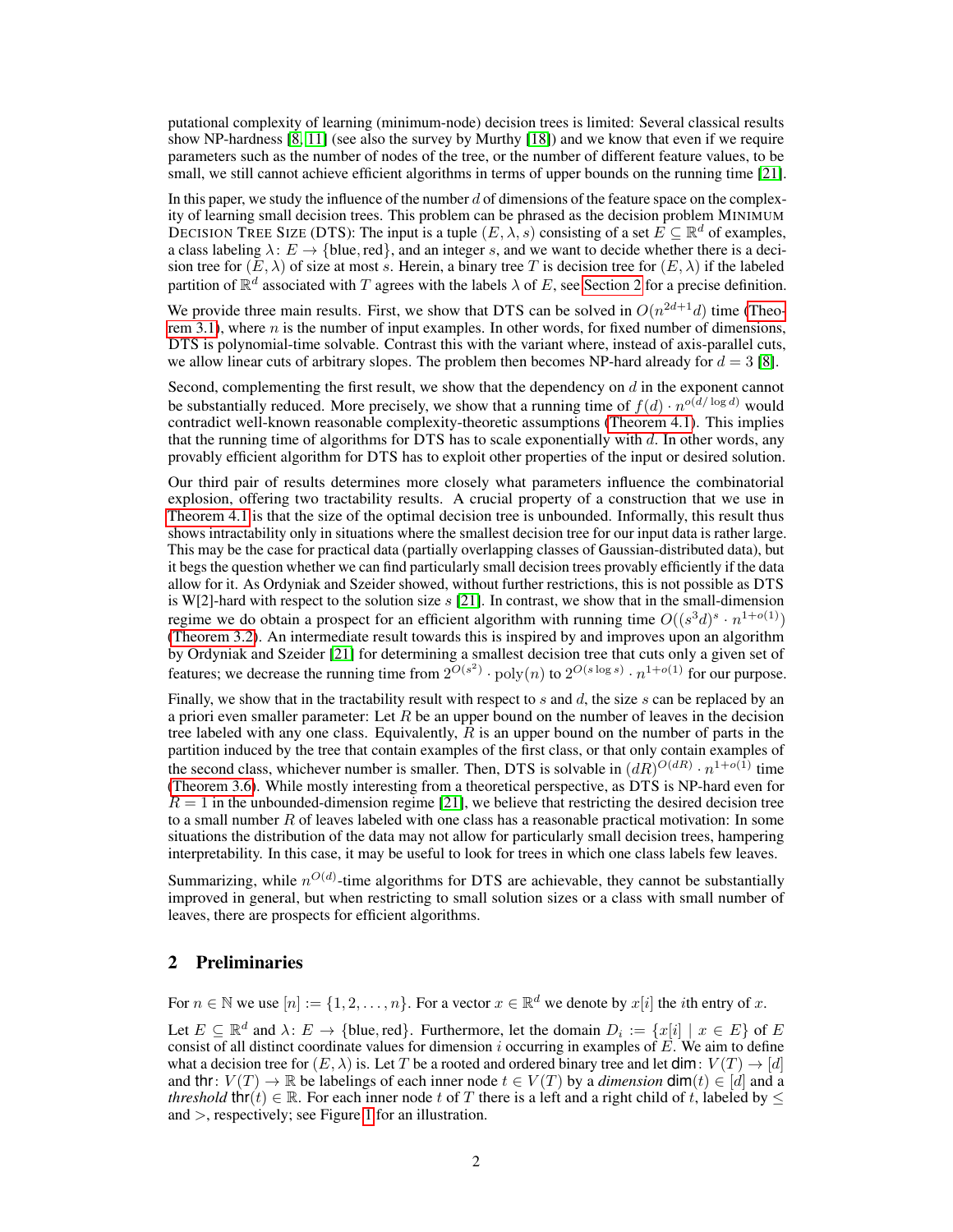<span id="page-2-0"></span>

Figure 1: Left: An instance  $(E, \lambda)$  of DTS with two dimensions x (horizontal) and y (vertical). Points are examples and the blue and red color represents their labels assigned by  $\lambda$ . Right: A minimum decision tree T for  $(E, \lambda)$ . Each internal node  $t \in T$  is labeled by  $(\dim(t), \text{thr}(t))$ .

We use  $E[f_i \le t] = \{x \in E \mid x[i] \le t\}$  and  $E[f_i > t] = \{x \in E \mid x[i] > t\}$  to denote the set examples of  $E$  whose ith dimension is less or equal and strictly greater than some threshold  $t$ , respectively. Each node  $t \in V(T)$ , including the leaves, defines a subset  $E[T, t] \subseteq E$  as follows. For the root t of T, we define  $E[T, t] := E$ . For each non-root node t let p denote the parent of t. We then define  $E[T, t] := E[T, p] \cap E[f_{\dim(p)} \leq \text{thr}(p)]$  if t is the left child of p and  $E[T, t] := E[T, p] \cap E[f_{\dim(p)} > \text{thr}(p)]$  if t is the right child of p. If the tree T is clear from the context, we simplify  $E[T, t]$  to  $E[t]$ .

Now T and the associated labelings are a *decision tree* for  $(E, \lambda)$  if for each leaf  $\ell$  of T we have that all examples in  $E[\ell]$  have the same label under  $\lambda$ . Below we will sometimes omit explicit reference to the labelings of the nodes and edges of T and simply say that T is a decision tree for  $(E, \lambda)$ . The *size* of  $T$  is the number of its inner nodes. We conveniently call the nodes of  $T$  and their associated labels *cuts*. The problem MINIMUM DECISION TREE SIZE (DTS) is defined as in the introduction. For most of our results, the number of classes of the labeling  $\lambda$  does not have to be restricted to two. We therefore also introduce k-DTS as the generalization of DTS in which  $\lambda: E \to [k]$ .

Our analysis is within the framework of parameterized complexity [\[9\]](#page-11-7). Let  $L \subseteq \Sigma^*$  be a computational problem specified over some alphabet  $\Sigma$  and let  $p: \Sigma^* \to \mathbb{N}$  a parameter, that is, p assigns to each instance of  $L$  an integer parameter value (which we simply denote by  $p$  if the instance is clear from the context). We say that L is *fixed-parameter tractable* (FPT) with respect to p if it can be decided in  $f(p) \cdot \text{poly}(n)$  time where n is the input encoding length. A complement to fixed-parameter tractability is W[t]-hardness,  $t \geq 1$ ; if problem L is W[t]-hard with respect to p then it is thought to not be fixed-parameter tractable; see [\[3,](#page-11-8) [4,](#page-11-9) [7,](#page-11-10) [20\]](#page-12-7) for details. The Exponential Time Hypothesis (ETH) states that 3SAT on *n*-variable formulas cannot be solved in  $2^{o(n)}$  time, see refs. [\[12,](#page-11-11) [13\]](#page-11-12) for details.

## 3 Algorithms

We now present our algorithmic results, that is, that k-DTS is polynomial-time solvable for constant number of dimensions, an improved algorithm for the case where we are restricted to a given set of dimensions to cut, a fixed-parameter algorithm for  $d+s$  and one for  $d+R$ . For simplicity, we give our algorithms for the decision problem  $(k-)DTS$ , but with standard techniques they are easily adaptable to also producing the corresponding tree if it exists and to the corresponding size-minimization problem.

For the first result we use the order of the examples E in each dimension. In a dimension i, let  $c_1, c_2, \ldots, c_n$  be the coordinate values in  $D_i$  in ascending order. We use the set  $S_i$  of *splits*, that is, cuts that each partition  $E$  in a combinatorially distinct way. Specifically, we can define the set  $S_i := \{(c_j + c_{j+1})/2 \mid j \in [n-1]\} \cup \{-\infty, \infty\}.$  When there are at most  $D_{\max}$  different values used in each dimension, we have the following bound:  $|S_i| = |D_i| - 1 + 2 \le D_{\text{max}} + 1 = O(n)$ .

<span id="page-2-1"></span>**Theorem 3.1.** k-DTS is solvable in  $O(D_{\text{max}}^{2d}dn) = O(n^{2d+1}d)$  time.

*Proof.* Observe that, by adjusting the thresholds, a minimum decision tree for E can be modified such that for each node t it is thr $(t) \in S_{\text{dim}(t)}$ . Let  $S = S_1 \times S_2 \times \ldots \times S_d$ .

We do dynamic programming on hyperrectangles defined by two points: for  $u, v \in S$ , let  $b\alpha x(u, v)$  be an axis-aligned hyperrectangle with  $u$  and  $v$  as antipodal corners. We require that each coordinate of  $u$  is smaller than the respective coordinate of  $v$ . We are interested in computing a minimum decision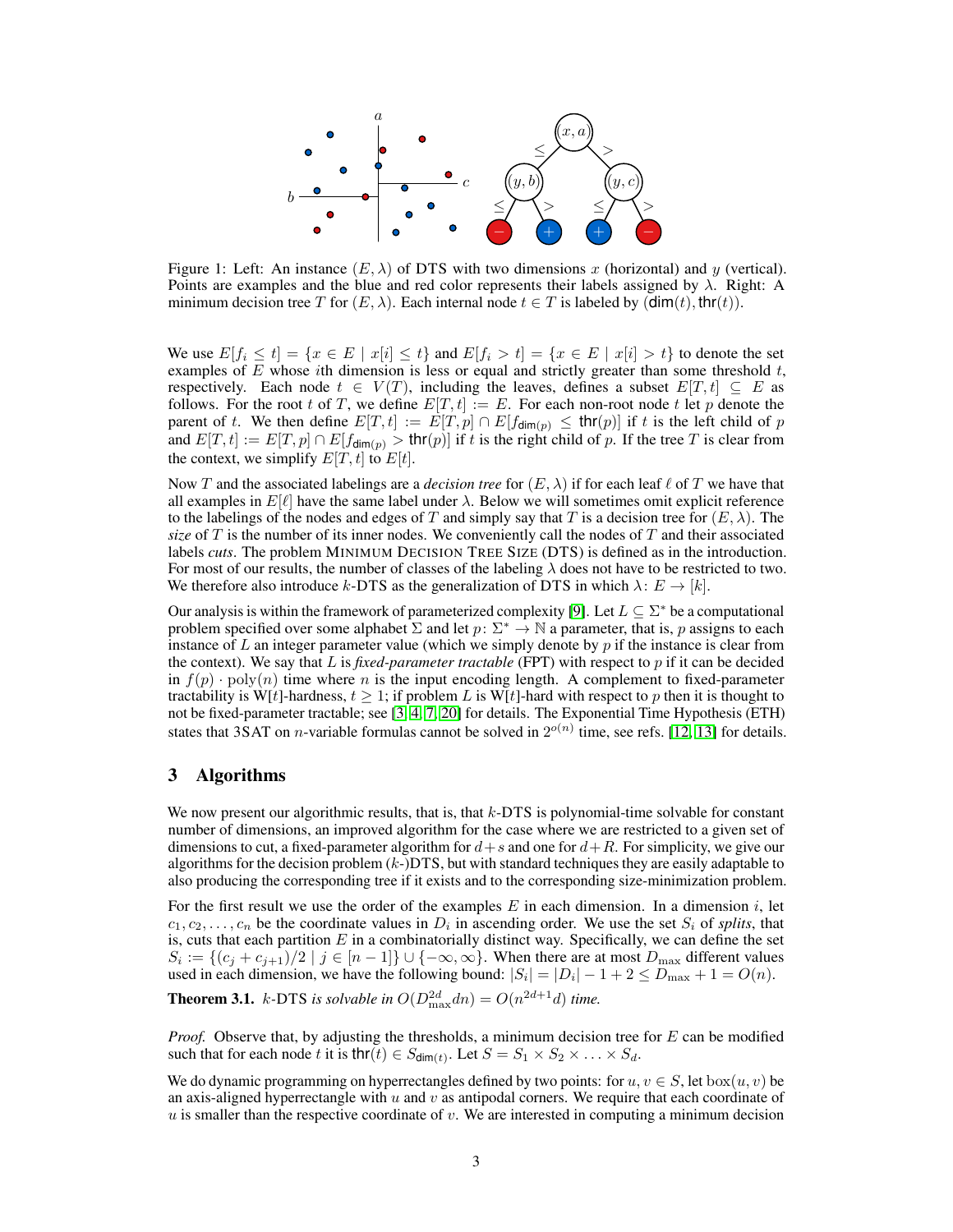<span id="page-3-1"></span>

Figure 2: 3D instance where hyperplane H cuts  $\text{box}(u, v)$  into  $\text{box}(u, v')$  and  $\text{box}(u', v)$ , and splits examples  $E \cap \text{box}(u, v)$  into  $E \cap \text{box}(u, v')$  and  $E \cap \text{box}(u', v)$ .

tree T for the examples in  $E \cap box(u, v)$ . This solution can be found by cutting  $box(u, v)$  with an axis-aligned hyperplane H, and combining the minimum-size decision trees  $T_1, T_2$  for the examples on either side of the hyperplane. Since hyperplane H is defined by a dimension i and threshold  $t \in S_i$ , we can find two new points  $u'$  and  $v'$ , whose coordinates coincide with u and v, respectively, but in dimension i they have coordinate t. Note that, since no example has coordinate t in dimension i,  $E \cap \text{box}(u, v')$  and  $E \cap \text{box}(u', v)$  partition the examples in  $E \cap \text{box}(u, v)$ ; see Figure [2.](#page-3-1)

We can therefore use hyperplane H to define the root node  $(i, t)$  of decision tree T, with  $T_1$  and  $T_2$  as subtrees. These subtrees are found by recursively computing a solution for  $E \cap \text{box}(u, v')$  and  $E \cap box(u', v)$ . Since there are i dimensions, and each of them admits at most  $D_{\text{max}} + 1$  distinct hyperplanes that we can use to split, an optimal solution for  $E \cap box(u, v)$  can be computed by trying all  $O(D_{\text{max}} \cdot d)$  hyperplanes defined by distinct splits in each dimension.

Formally, let T be a dynamic programming table, in which for each  $u, v \in S$  with  $u \leq v$ , entry  $\mathcal{T}[u, v]$ holds the minimum size of a decision tree for  $E \cap box(u, v)$ . Define the *volume* of  $box(u, v)$  as the number of grid points contained within it, that is,  $|S \cap \text{box}(u, v)|$ . We fill the table in a bottom-up fashion from smaller-volume boxes to larger-volume boxes. We iterate over the range of possible volumes k from one to |S| and we compute  $\mathcal{T}[u, v]$  for all  $u, v \in S$  such that  $b \infty(u, v)$  has volume k. For each such u, v, we first take  $O(nd)$  time to check whether the examples in  $box(u, v)$  all have the same label. If so, then we put  $\mathcal{T}[u, v] = 0$ . Otherwise,  $\mathcal{T}[u, v]$  is defined by the following recurrence:

$$
\mathcal{T}[u, v] = \min_{i \in [d]} \min_{\sigma \in S_i} \mathcal{T}[u, v_i(\sigma)] + \mathcal{T}[u_i(\sigma), v] + 1.
$$

Thus, for each coordinate i of u and v, we use the values  $S_i$  as options. Note that each considered table entry on the right-hand side corresponds to a box of strictly smaller volume than the box on the lefthand side. To see that the recurrence is correct, observe that a minimum-size decision tree T for  $E \cap E$  $box(u, v)$  requires at least one cut. Consider the cut t at the root of T, shifted to a closest split if necessary. At some point while taking the minimum we have  $i = \dim(t)$  and  $\sigma = \text{thr}(t)$ . The subtrees of T rooted at the children of t are decision trees for  $E \cap \text{box}(u, v_i(\sigma))$  and  $E \cap \text{box}(u_i(\sigma), v)$ , respectively. Thus, the left-hand side upper bounds the right-hand side. For the other direction, observe that combining any two decision trees for  $E \cap \text{box}(u, v_i(\sigma))$  and  $E \cap \text{box}(u_i(\sigma), v)$  with a cut at  $\sigma$  in dimension i gives a decision tree for  $E \cap \text{box}(u, v)$ , as required. Finally, the size of the minimum-size decision tree for E can be found in  $\mathcal{T}[u^*, v^*]$ , where all coordinates of  $u^*$  and  $v^*$  are  $-\infty$  and  $\infty$ , respectively.

As to the running time, table  $\mathcal{T}$  has  $O(D_{\text{max}}^{2d})$  entries, each of which each takes  $O(nd)$  time to fill: checking for consistency and then trying each distinct split and looking up the size of the respective minimum-size subtrees. We proceed by increasing the domain in each dimension by one split at a time, one coordinate at a time. Thus, the total running time adds up to  $O(D_{\text{max}}^{2d}nd) = O(n^{2d+1}d)$ .  $\Box$ 

<span id="page-3-0"></span>Before we elaborate on our next result, we first show how to improve Theorem 4 in [\[21\]](#page-12-6), which shows that, given an instance  $(E, \lambda, s)$  of DTS, and given a subset D of the dimensions, it is possible to compute in  $2^{O(s^2)}|E|^{1+o(1)}\log|E|$  time the smallest decision tree among all decision trees of size at most s (if they exists), that use exactly the given subset  $D$  in their cuts — none can be left out. The main idea is to first enumerate the structure of all possible decision trees of size s, before finding thresholds that work for the instance. Instead of enumerating all possible decision trees and finding the right thresholds afterwards, we interleave the two processes, see Algorithm [1.](#page-4-0) Furthermore, we no longer take as input a subset  $D$  of dimensions, which will be used for labeling internal nodes in the decision tree, but we simply bound the number  $d$  of dimensions in the instance. By iterating over a subset  $D$  instead of all  $d$  dimensions, Algorithm [1](#page-4-0) can be adapted towards the initial setting.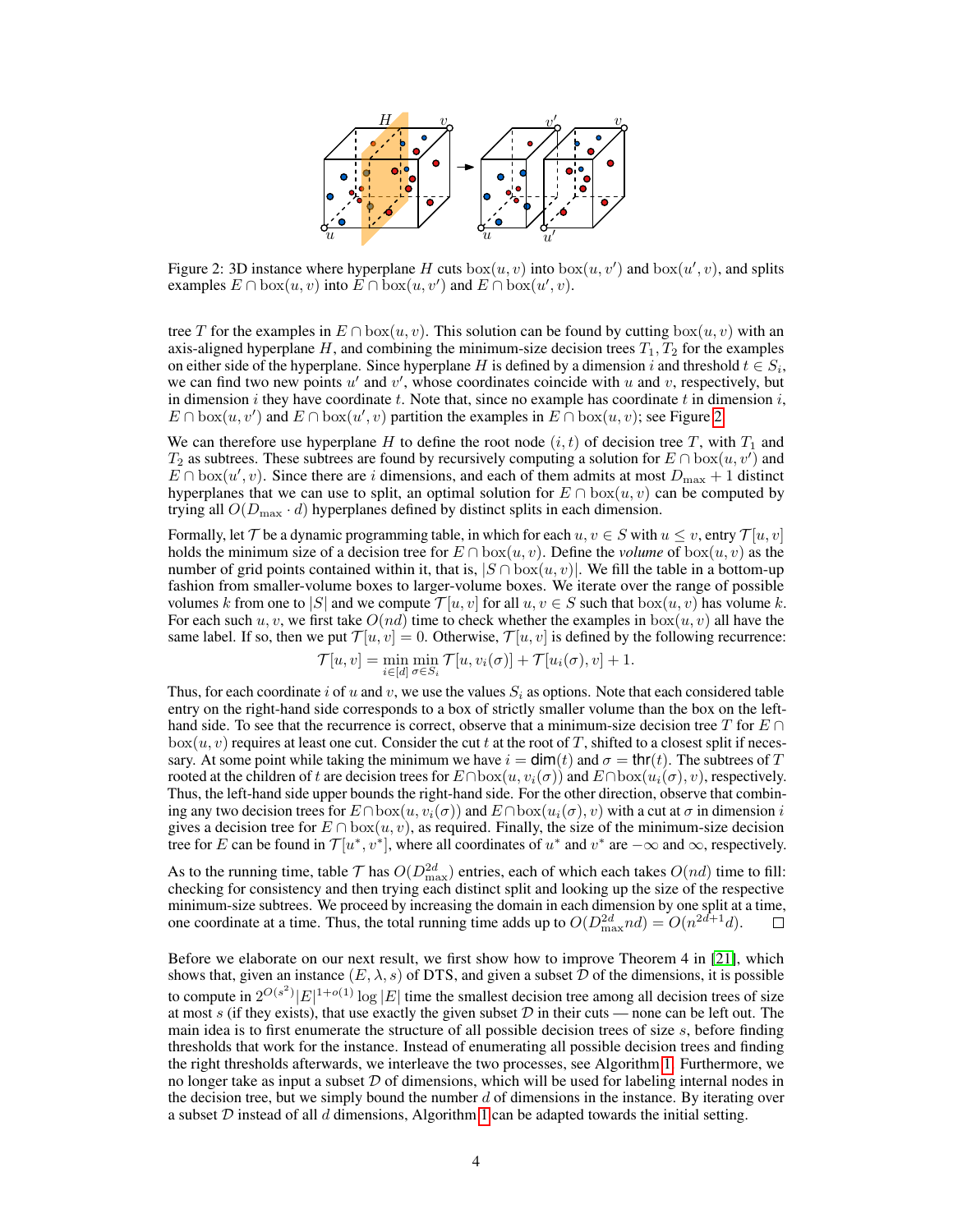Algorithm 1 SMALLESTDECISIONTREE $(E, d, s)$ 

<span id="page-4-0"></span>**Input:** Example set  $E$  and numbers  $s$  and  $d$ 

**Output:** Decision tree T for E with at most s internal nodes using d dimensions to label internal nodes.

<span id="page-4-3"></span>1: Set sdt to nil, with  $|nil| = \infty$ 2: if  $s = 0$  then 3: if  $E$  is uniform then 4: **return** leaf, with  $|leaf| = 0$ 5: else 6: **return** *nil*, with  $|nil| = \infty$ 7: for  $i = 1$  to d do 8: **for**  $j = 0$  to  $s - 1$  **do** 9:  $t = \text{BINARYSEARCH}(E, i, j)$ 10:  $r = \text{SMALLESTDECISIONTree}(E[f_i > t], d, s - j - 1)$ 11:  $l = \text{SMALLESTDECISIONTREE}(E[f_i \le t], d, j)$ <br>12:  $dt = (f_i = t) \cup (l, r)$ , with  $|dt| = |l| + |r| + 1$ 12:  $dt = (f_i = t) \cup (l, r)$ , with  $|dt| = |l| + |r| + 1$ <br>13: **if**  $|dt| < |sdt|$  **then** if  $|dt| < |sdt|$  then 14:  $sdt = dt$ 15: return sdt

<span id="page-4-2"></span>Algorithm 2 BINARYSEARCH $(E, i, j)$ 

<span id="page-4-1"></span>**Input:** Example set  $E$  and numbers  $i$  and  $j$ **Output:** Largest threshold t for which  $E[f_i \leq t]$  has a decision tree of size j

1: Set  $D$  to be an array containing  $D_i$  in ascending order 2: Set  $L = 0$ ,  $R = |D_i| - 1$ ,  $b = 0$ 3: while  $L \leq R$  do 4:  $m = |(L + R)/2|$ 5: if SMALLESTDECISIONTREE $(E[f_i \le D[m]], d, j) \neq nil$  then 6:  $L = m + 1, b = 1$ 7: else 8:  $R = m - 1, b = 0$ 9: if  $b = 1$  then 10: **return**  $D[m]$ 11: **return**  $D[m-1]$ , with  $D[-1] = D[0] - 1$ 

#### **Theorem 3.2.** k-DTS is solvable in  $O((s^3d)^s|E|^{1+o(1)})$  time, and is FPT parameterized by  $s + d$ .

*Proof.* Similar to the algorithm by Ordyniak and Szeider [\[21\]](#page-12-6), we binary search for the largest threshold value t in dimension i for which the left subtree can still have a decision tree of size j on the example set  $E[f_i \leq t]$ . If we can find a decision tree of size at most  $s - j - 1$  for the remaining examples in the right subtree, then we have found a decision tree. However, if we cannot find such a decision tree for the right subtree, then we could not find a decision tree even for smaller threshold values of the root: there would be even more examples left for the right decision tree, which should still be of size at most  $s - j - 1$ .

However, instead of enumerating all trees and assignments of dimension labels to internal nodes, we loop over these options during the main procedure in Algorithm [1.](#page-4-0) We first prove that this still leads to an algorithm that correctly solves k-DTS. When Algorithm [1](#page-4-0) returns a decision tree  $T$  (not  $nil$ ), then this decision tree can have at most  $s$  internal nodes and uses at most  $d$  dimensions to make cuts. Thus T is proof that there is a solution to k-DTS parameterized by  $s + d$ .

In the other direction, assume there is a solution  $T^*$  for an instance  $(E, \lambda, s)$  of k-DTS. We show by induction over s that [Algorithm 1](#page-4-0) finds a decision tree of size at most s. In the base case, where  $s = 0$ , the existence of  $T^*$  shows that all examples in E have the same label, which is also detected in Line 3 of [Algorithm 1.](#page-4-0) Assume as an induction hypothesis that the statement holds for all instances of k-DTS in which we seek for decision trees of size less than s. Consider the root  $p^*$  of  $T^*$  and let s<sup>\*</sup> be the number of internal nodes of  $T^*$ . Let  $j^*$  be the number of internal nodes in the left subtree;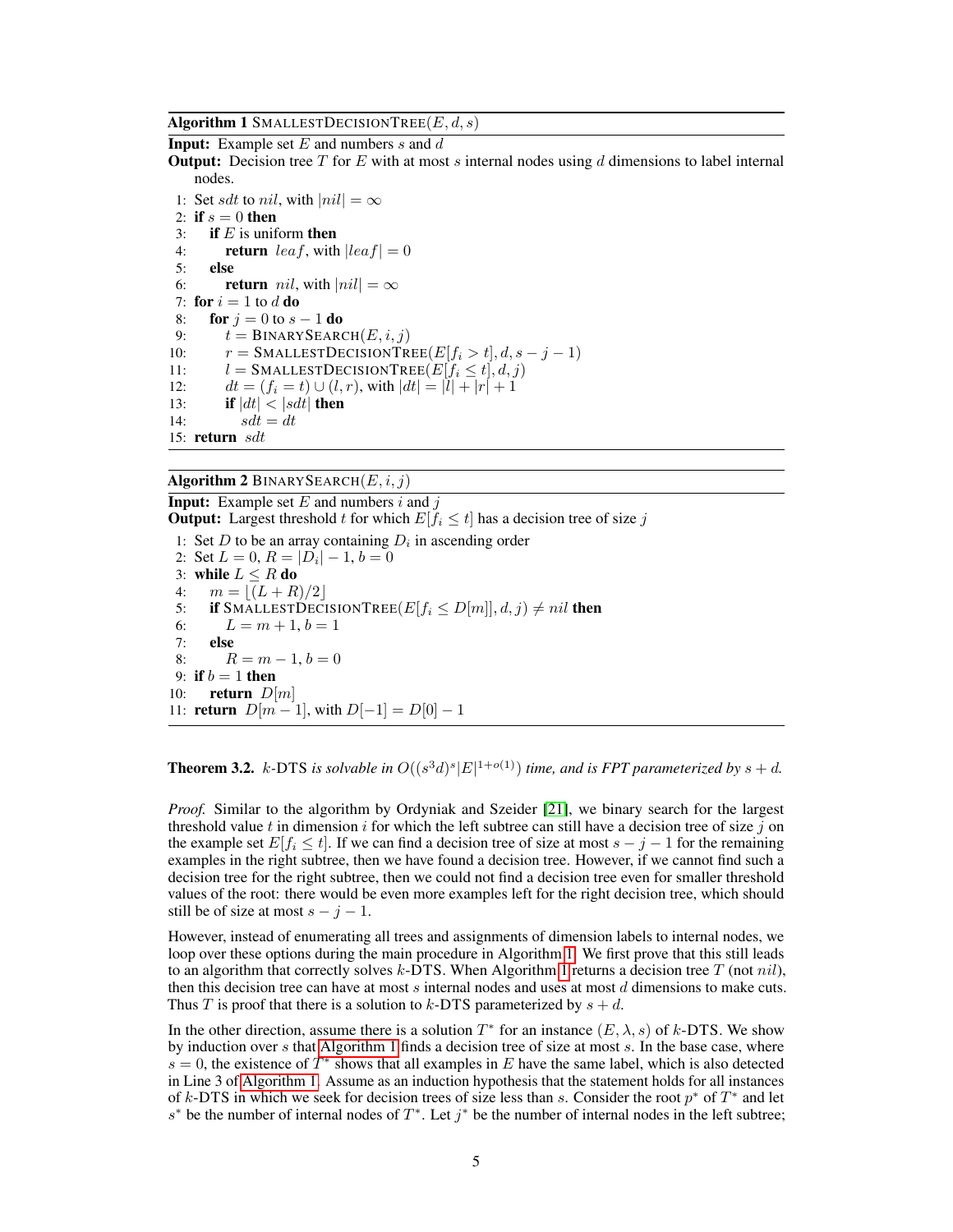then the number of internal nodes in the right subtree  $T_r^*$  of  $T^*$  is necessarily  $s^* - j^* - 1$ . Since Algorithm [1](#page-4-0) loops through all dimensions and all ways of dividing the number of internal nodes over the left and right subtrees, there is one iteration of the loops in Line 7 and 8 in Algorithm [1](#page-4-0) where the chosen dimension is  $\dim(p^*)$ , the chosen number of internal nodes for the left subtree equals  $j^*$ , and hence the right subtree should have at most  $s^* - j^* - 1$  internal nodes. Decision tree  $T_r^*$  witnesses that there is a decision tree for  $E[f_{\text{dim}(p^*)} \le \text{thr}(p^*)]$  with at most  $s^* - j^* - 1$  internal nodes. Thus, in Line 9 of [Algorithm 1,](#page-4-0) [Algorithm 2](#page-4-1) will find a threshold  $t \geq \text{thr}(p^*)$  because, by the induction hypothesis, the calls to [Algorithm 1](#page-4-0) in [Algorithm 2](#page-4-1) in which  $D[m] \leq \text{thr}(p^*)$  will return with a positive answer. Again by the induction hypothesis we will thus obtain decision trees of the corresponding sizes in Lines 10 and 11 of Algorithm [1.](#page-4-0) As we check in Line [13](#page-4-2) whether the found decision tree is smaller than the decision tree in another iteration, we will output a tree of size s or smaller. Thus, Algorithm [1](#page-4-0) finds a decision tree that has at most s internal nodes.

We now prove the running-time bound. Algorithms [1](#page-4-0) and [2](#page-4-1) together build a recursion tree in which the nodes correspond to calls of Algorithm [1.](#page-4-0) In each node, corresponding to a call to Algorithm [1](#page-4-0) with some set E and numbers s, d, there are at most  $sd(2 + \log |E|) = sd \log(4|E|)$  recursive calls to Algorithm [1:](#page-4-0) For each iteration of the two loops in Algorithm [1](#page-4-0) there are two direct recursive calls and at most  $log |E|$  in Algorithm [2.](#page-4-1) In each recursive call the parameter s decreases by at least one. Hence, the overall size of the recursion tree is  $O((sd \log(4|E|))^s)$ . For each node N of the recursion tree, we spend  $O(|E|)$  time, as the main running time incurred by the call to Algorithm [1](#page-4-0) (corresponding to N) is in the uniformity check of E (Line [3](#page-4-3) of [Algorithm 1\)](#page-4-0); the running time of the remaining bookkeeping tasks in Algorithm [1](#page-4-0) and [2](#page-4-1) can be charged to the child nodes of  $N$ .

Finally, bounding  $(\log(4|E|))^s$  uses the following well-known technique: We claim that  $(\log m)^s = O(s^{2s} \cdot m^{1/s})$ . To see this, observe that the claim is trivial for  $m < s^{2s}$  (as then  $(\log m)^s$  <  $(2s \log s)^s = s^s (2 \log s)^s \leq s^{2s}$ . Otherwise, if  $m \geq s^{2s}$ , then we have  $\log m \leq s^2 m^{1/s^2}$  because this holds for  $m = s^{2s}$  (observe that dividing both sides by s yields  $2 \log s \leq s^{1+2/s}$  which clearly holds) and the derivative wrt. m of the left-hand side is at most as large as the derivative (wrt. m) of the right-hand side, that is,  $1/(\ln(2)m) < m^{1/s^2-1}$ . Thus, in this case  $(\log m)^s \le s^{2s} m^{1/s}$ , showing the claim. Substituting  $4|E|$  for m in  $(\log m)^s = O(s^{2s} \cdot m^{1/s})$ we get the overall running time bound of  $O((sd)^s \cdot s^{2s} \cdot |E|^{1+1/s}) = O((s^3d)^s \cdot |E|^{1+o(1)})$ .  $\Box$ 

The strategy employed by Ordyniak and Szeider to solve DTS is to first find a subset D of dimensions which should be cut to find a smallest decision tree [\[21\]](#page-12-6). Once the set  $D$  has been determined, they use their Theorem 4 to find a smallest decision tree. In our case, Algorithm [1](#page-4-0) works directly towards the final goal, both selecting dimensions to cut and finding a smallest decision tree at the same time. We can adapt the algorithm to Ordyniak and Szeider's setting of cutting only within a specified set of dimensions by simply restricting the the dimensions to select in Line 7 in Algorithm [1,](#page-4-0) obtaining a more efficient running time.

**Corollary 3.3.** *Given a subset*  $D$  *of dimensions, with*  $|D| \leq s$ *, where we are allowed to cut only (a subset of) dimensions in*  $D$ , DTS *is solvable in*  $2^{O(s(\log s))} |E|^{1+o(1)}$  *time.* 

We now consider the parameter  $R$ . For simplicity, we will in the following assume that  $R$  restricts the number of red leaves in a decision tree, and we assume that there are at least as many blue leaves as red leaves. Observe that this is without loss of generality, because to solve the general case where  $R$ bounds the smaller one of the number of red leaves or the number of blue leaves we may simply try both options. Below, we call an internal node that has red leaves in both subtrees an *essential* node.

<span id="page-5-1"></span>**Lemma 3.4.** *A minimum-size decision tree*  $T$  *with*  $R$  *red leaves has at most*  $R - 1$  *essential nodes.* 

*Proof.* Consider the subtree  $T'$ , whose root is the essential node closest to the root of  $T$ . There is only one such node, as either the root of  $T$  is essential, or one of its subtrees contains only blue leaves. Remove from  $T'$  all maximal rooted subtrees that contain only blue leaves (possibly consisting of only a single blue leaf). The resulting tree contains degree-2 nodes, which must be non-essential. Contracting the degree-2 nodes, we again obtain a binary tree  $T^*$ . Note that the internal nodes of  $T^*$  one-to-one correspond to the essential nodes of T. Tree  $T^*$  still has all R red leaves of T (and no blue ones), and thus consists of at most  $R-1$  internal nodes. П

<span id="page-5-0"></span>Lemma 3.5. *In a minimum-size decision tree* T *with* R *red leaves, each root-to-leaf path has at most* 2d *consecutive non-essential nodes, where* d *is the number of dimensions.*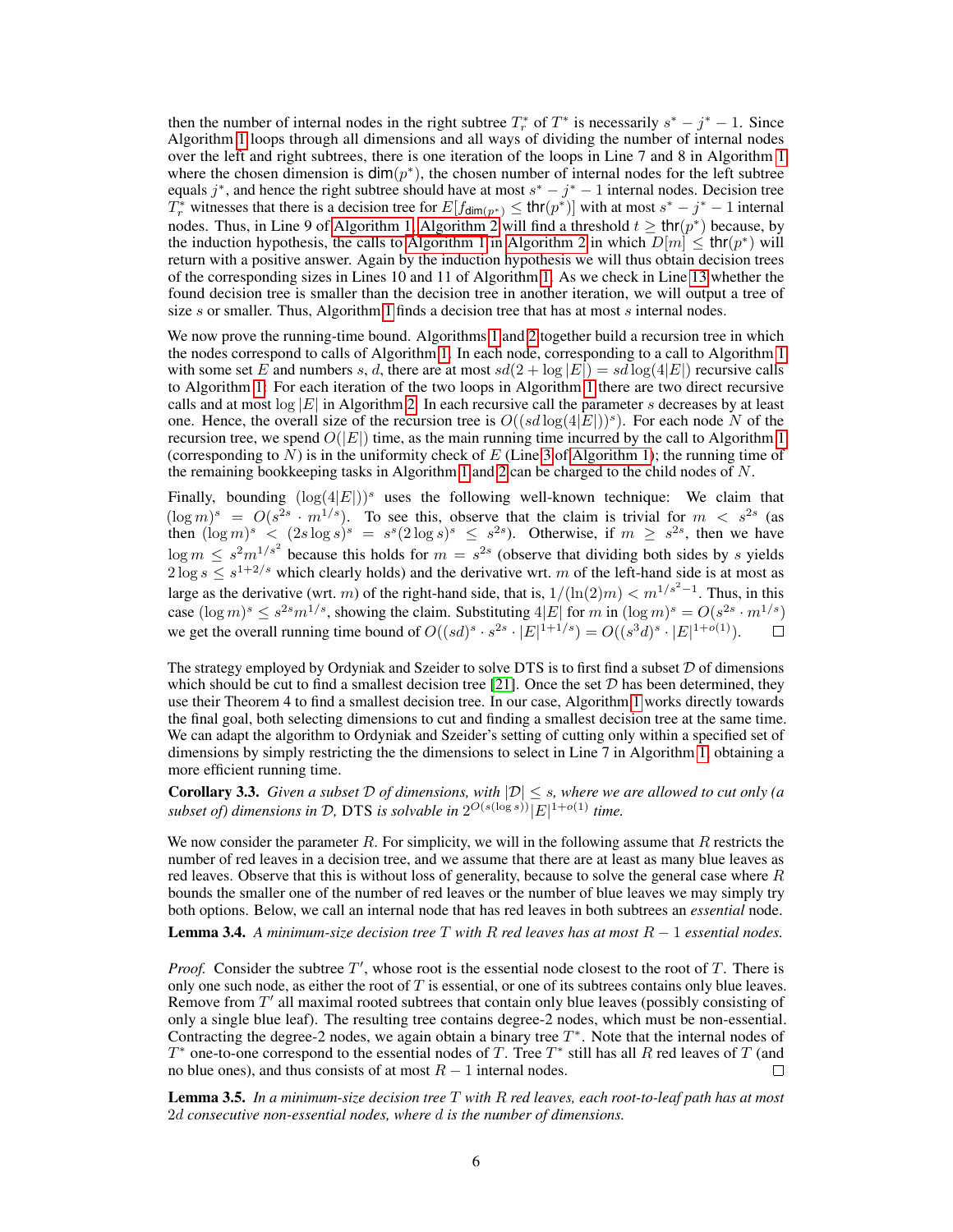

<span id="page-6-3"></span>

Figure 3: Construction of Lemma [3.5:](#page-5-0) path  $p$  in yellow, and nodes  $n_1$  and  $n_2$  respectively have thresholds  $t_1$  and  $t_2$  in dimension i.

<span id="page-6-2"></span>Figure 4: A subgraph isomorphism  $\phi$  (in gray) is a mapping from the vertices of  $H$  to vertices of  $G$ .

*Proof.* Assume for a contradiction that a minimum-size decision tree T exists for example set E that has  $2d + 1$  consecutive non-essential nodes on a root-to-leaf path p. Let  $n_0$  be the essential node that is the child of the  $2d + 1$ -th consecutive non-essential node in p. Since there are  $2d + 1$  non-essential nodes, there must be three nodes  $n_1 = (i, t_1)$ ,  $n_2 = (j, t_2)$ , and  $n_3 = (l, t_3)$  such that  $i = j = l$ . Additionally, at least two of those nodes have a blue leaf as their right (or left) child. Assume w.l.o.g. that  $n_1$  and  $n_2$  have a blue leaf as their right child,  $t_1 < t_2$ , and either  $t_3 < t_1$  or  $t_2 < t_3$ . Thus,  $n_1$  is closer to  $n_0$  than  $n_2$  on the root-to-leaf path p (see Figure [3\)](#page-6-2).

Now consider a decision tree  $T^*$  that is identical to T, except it does not contain  $n_2$ , nor the blue leaf  $n_4$  attached at  $n_2$  (as its right child) — the parent of  $n_2$  is directly connected to the internal node that is the left child of  $n_2$ . The node  $n_0^*$  in  $T^*$ , corresponding to  $n_0$  in T, is unaffected by this change, meaning that  $E[T, n_0] = E[T^*, n_0^*]$ , for the following reason. All blue examples in  $E[T, n_4]$ which follow the root-to-leaf path to  $n_1^*$  in  $T^*$  (corresponding to  $n_1$  in T), will not reach  $n_0^*$ , since in dimension  $i = j$  each such example e has a coordinate  $c_e$ , for which holds that  $t_1 < t_2 < c_e$ . Thus, such examples belong in the leaf node connected to  $n_1^*$ . As a result,  $T^*$  must be a smaller decision tree for  $E$  than  $T$ , contradicting the assumption that  $T$  is a minimum-size decision tree.

Lemmas [3.4](#page-5-1) and [3.5](#page-5-0) together show that a minimum size decision tree has at most 2d non-essential nodes before each essential node and each red leaf. Thus such a tree has at most  $2d(2R - 1)$  internal nodes. We can therefore apply Theorem [3.2](#page-3-0) to prove that DTS is FPT with  $d$  and  $R$  as parameters.

<span id="page-6-1"></span>**Theorem 3.6.** DTS is solvable in  $O((s^3d)^s|E|^{1+o(1)})$  time, with  $s = 2d(2R - 1)$ , and hence DTS *is FPT parameterized by*  $d + R$ *.* 

#### 4 Running-time lower bound

We now prove the following lower bound for computing decision trees.

<span id="page-6-0"></span>Theorem 4.1. MINIMUM DECISION TREE SIZE *(*DTS*) is W[1]-hard with respect to the number* d *of dimensions. Assuming the Exponential Time Hypothesis there is no algorithm solving* DTS *in time*  $f(d)n^{o(d/\log d)}$  where *n* is the input size and *f* is a computable function.

The remainder of this section is devoted to the proof of [Theorem 4.1.](#page-6-0) Below, for a graph  $G$  we use  $V(G)$  to denote its vertex set and  $E(G)$  for its edge set. We give a reduction from the PARTITIONED SUBGRAPH ISOMORPHISM (PSI) problem. Its input consists of a graph  $G$  with a proper  $K$ coloring  $col: V(G) \to [K]$ , such that no two adjacent vertices share a color, and a graph H with vertex set  $[K]$  that has no isolated vertices. The question is whether H is isomorphic to a subgraph of G that respects the colors, i.e., whether there exists a mapping  $\phi: V(H) \to V(G)$  such that (i) each vertex of H is mapped to a vertex of G with its color, i.e.,  $\text{col}(\phi(c)) = c$  for each  $c \in V(H)$  and (ii) for each edge  $\{c, c^i\}$  in H,  $\{\phi(c), \phi(c')\} \in E(G)$  is an edge of G. See Figure [4](#page-6-3) for an example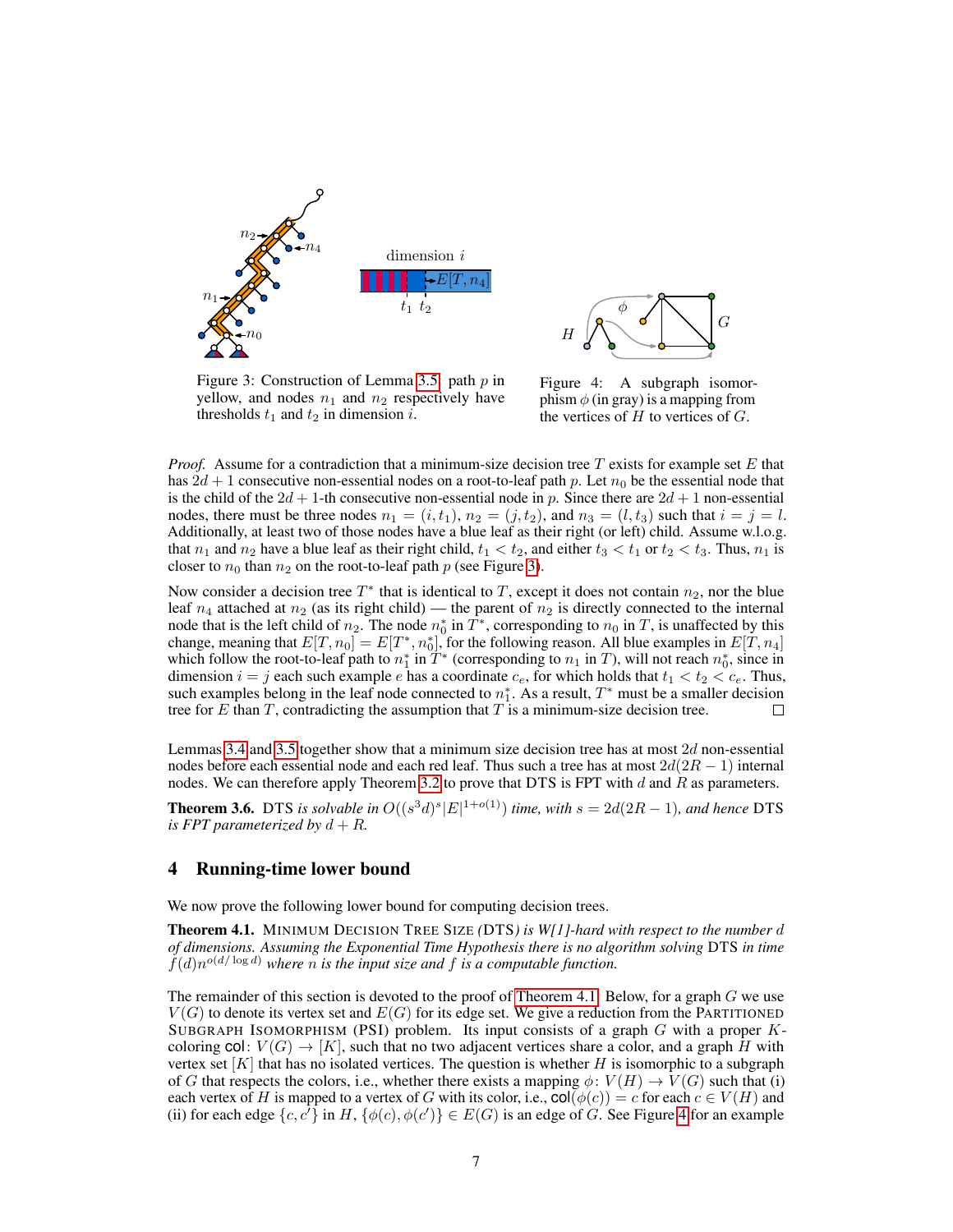of such a mapping. In that case, we also say that  $\phi$  is a *subgraph isomorphism* from H into G. In the following, we let  $m_G = |E(G)|$ ,  $n_H = |V(H)|$  and  $m_H = |E(H)|$ . Observe that  $n_H \leq 2m_H$  since H has no isolated vertices. For each color  $k \in [K]$ , we denote by  $V_k = \{v \in V(G) \mid \text{col}(v) = k\}$  the vertices of G with color k. We assume without loss of generality that there is  $n \in \mathbb{N}$  such that for all  $k \in [K]$  we have  $|V_k| = n$  (otherwise add additional isolated vertices to G as needed) and that if there is no edge in H between two vertices  $u, v \in V(H)$ , then there are no edges between  $V_u$  and  $V_v$  in G.

Since PSI contains the MULTICOLORED CLIQUE problem [\[6\]](#page-11-13) as a special case, PSI is W[1]-hard with respect to  $m_H$ . Moreover, Marx [\[15,](#page-11-14) Corollary 6.3] observed that an  $f(m_H) \cdot n^{o(m_H/\log m_H)}$ . time algorithm for PSI would contradict the Exponential Time Hypothesis. Our reduction will transfer this property to DTS parameterized by the number of dimensions.

*Outline.* Given an instance  $(G, H)$  of PSI we now describe how to construct an equivalent instance  $(E, \lambda)$  of DTS. Our construction consists of two types of gadgets. First, for each edge  $\{c, c'\} \in E(H)$ , we use a two-dimensional *edge-selection subspace* to model the choice for an edge  $\{u, v\} \in E(G)$ with  $col(u) = c$ ,  $col(v) = c'$ . Second, for each vertex  $c \in V(H)$ , we use a one-dimensional *vertexverification subspace* to check whether the chosen edges with an endpoint of color c consistently end in the same vertex  $u \in V(G)$  with  $col(u) = c$ . Furthermore, we classify examples in our construction into two types: *primary* and *dummy* examples. We use primary examples to model vertices and edges in G, while dummy examples are used only to force certain cuts in the constructed instance.

We first describe the constructed instance  $(E, \lambda)$  of DTS by giving the labeled point sets that we obtain when projecting the examples in  $E$  to the edge-selection and vertex-verification subspaces. Later, we define the examples in  $E$  by giving the points they project to in each of the subspaces. We specify labels for most of these points, and primary examples may project only to points with a matching label (red or blue), whereas dummy examples can project to any point. In each subspace there will be several points that will be used by examples in order to achieve the correct behavior of each gadget. On the other hand, most examples will play a role only in very few subspaces and the other dimensions shall not be relevant for them. To achieve this property, we reserve in each subspace one unlabeled point (usually with the minimum or the maximum coordinate) that can be used by all examples that shall not be separated from each other in this specific subspace. The vertex-verification subspaces have a second unlabeled point that can only be used by dummy vertices. We call an example that projects to the unlabeled point of some subspace *irrelevant* for this subspace and conversely, the subspace is irrelevant for this example.

We need some more tools to describe the points in the edge-selection and vertex-verification subspaces: In one-dimensional subspaces, the precise coordinates of the points do not matter and we rather specify their order. The main ingredient in the construction are pairs of a red and a blue point that need to be separated: An rb*-pair* is a pair (r, b) of points that are consecutive in the linear order with the red point preceding the blue point. To avoid that  $rb$ -pairs interfere with each other, we separate them with forced cuts. To achieve this, we use what we call dummy tuples. A *dummy tuple* consists of  $2(m<sub>G</sub> + 2)$  points (*dummy points*) to which only dummy examples can project. The first two are red, the second two are blue, and so on, and the last two are blue (without loss of generality, we assume that  $m<sub>G</sub>$  is even); see Figure [5a](#page-8-0). Dummy tuples are placed between consecutive rb-pairs. We later project dummy examples to the points in a dummy tuple so to ensure the following two properties. First, only examples with colors matching the respective point in the tuple can project to such a point. Second, these examples force  $m<sub>G</sub> + 3$  cuts in the corresponding subspace as follows. A number of  $m<sub>G</sub> + 1$  cuts must be placed between each pair of equally colored and adjacent middle dummy points, since we ensure that the examples that project here differ only in the subspace of this dummy tuple and in no other subspace. Additionally, two cuts must be placed between the outer dummy points and the adjacent  $rb$ -pair, since we ensure that the dummy examples that project to the outer points differ from an example projecting to the neighboring point in the  $rb$ -pair only in the subspace of the dummy tuple.

*Edge-selection.* We now describe a two-dimensional edge-selection subspace  $S_e$  for an edge e of H, see Figure [5b](#page-8-0) for an illustration. We refer to the two dimensions of  $S_e$  by x and y-dimension of  $S_e$ . Except for the unlabeled point, each point p has coordinates of the form  $(c_p, c_p)$ , and we therefore simply specify the linear point order. Let  $e_1, e_2, \ldots, e_j$  denote the edges of G whose endpoints have the same colors as  $e$ . For each edge  $e_i$ , we place an  $rb$ -pair called  $e_i$ 's edge pair. Between any two edge pairs we put a dummy tuple. We place an unlabeled point whose x-coordinate is smaller than that of any other point and whose y-coordinate is larger than that of any other point. We allocate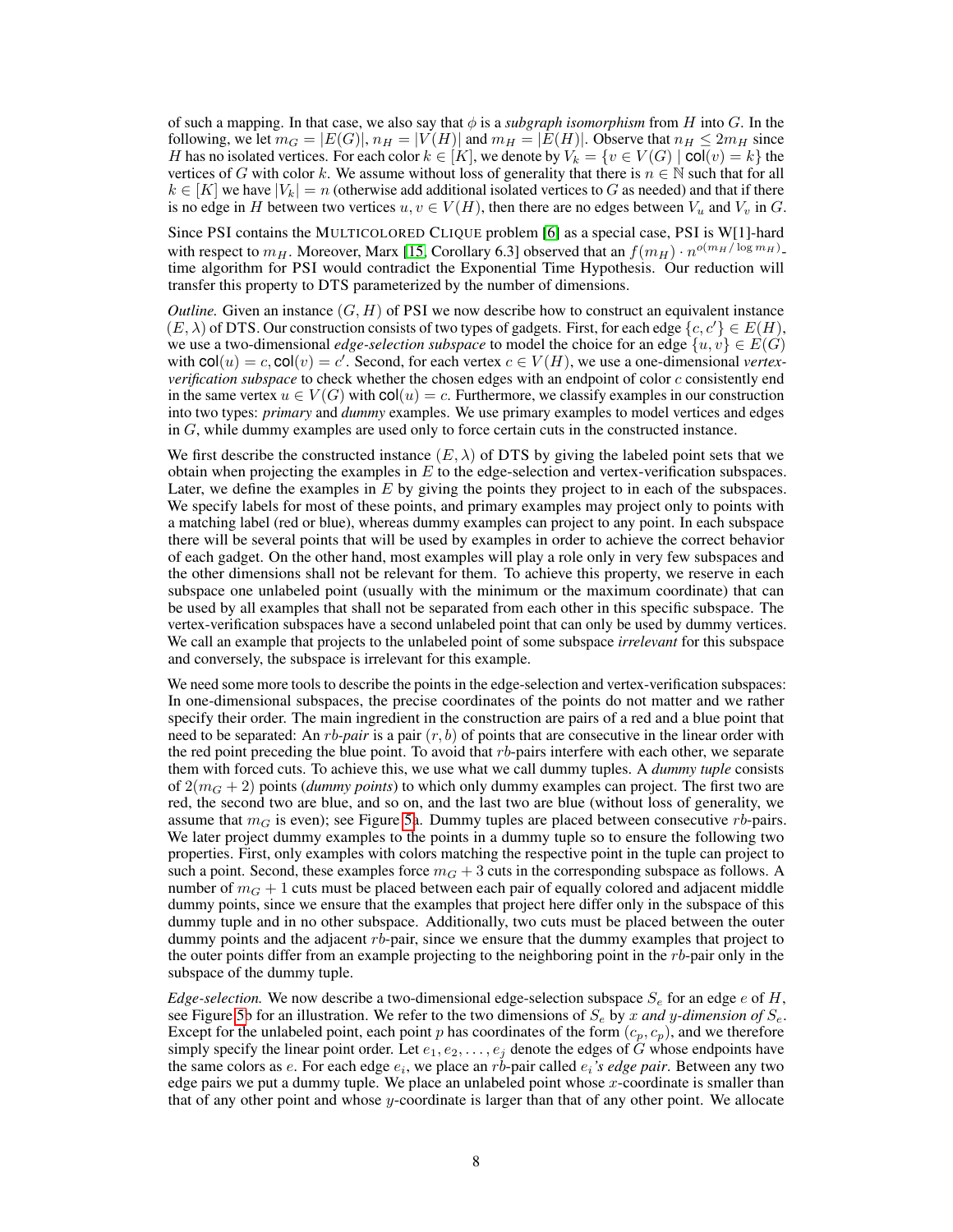<span id="page-8-0"></span>

Figure 5: **(a)** Two rb-pairs (disks) and a dummy tuple (squares) between them, along with cuts forced by the dummy tuple. Examples projecting to connected points differ only in this dimension. **(b)** An edge-selection subspace. Consecutive red-blue pairs are shown as disks, while dummy examples are squares. The unlabeled point is shown in white. The yellow cuts show how one pair will be left unseparated, and cuts can be placed such that this pair is not separated from the unlabeled point either.

a budget of  $(j - 1) \cdot (m_G + 4)$  cuts that shall be used for performing cuts in these two dimensions. The idea is that, by using  $(j - 1) \cdot (m_G + 3)$  cuts, it is possible to have a cut between every edge pair and the dummy tuples adjacent to it  $(2(j - 1)$  cuts) and the inner pairs of each dummy tuple  $((j-1)\cdot(m<sub>G</sub>+1)$  cuts), and the remaining  $j-1$  cuts can then be used to cut all but one of the edge pairs, which corresponds to choosing the edge whose edge pair is not cut. Conversely, for each edge e of H, there is a decision tree of size  $(j - 1) \cdot (m_G + 4)$  for the points in the subspace, for which only the example set of a single leaf contains both red and blue points, and it contains precisely the edge pair of the edge  $e_i$  of G and the unlabeled point; see Figure [5b](#page-8-0).

*Vertex-verification.* Next, we describe a vertex-verification subspace for a vertex  $v$  of  $H$ . The vertexverification subspace of  $v$  is one-dimensional, and we again describe its projection by giving the order of the labeled points. We first place a left unlabeled point, then one rb-pair, called a *vertex pair*, for each vertex of G whose color is v, and then a right unlabeled point; see Figure [6.](#page-9-0) We allocate a budget of a single cut for each vertex-verification space. This budget allows to place a cut that separates one vertex pair as well as the left unlabeled and the right unlabeled point. The idea is that all but the vertex pair that corresponds to the vertex of  $G$  that has been selected shall be separated by cuts in the edge-selection subspaces, and therefore a single cut suffices in the vertex-verification subspace.

*Synthesis and examples.* We now describe the instance  $(E, \lambda, s)$  of DTS that we construct for a given instance  $(G, H)$  of PARTITIONED SUBGRAPH ISOMORPHISM. Our examples are elements of a space that contains  $m_H$  two-dimensional edge-selection subspaces and  $n_H$  one-dimensional vertex-verification subspaces, i.e., our points are in dimension  $d = 2m<sub>H</sub> + n<sub>H</sub>$ . According to the budgets of cuts for the subspaces given above, we put the upper bound s on the size of the desired decision tree to be  $s = (m_G + 4) \cdot (m_G - m_H) + n_H$ .

Our construction contains two red and two blue primary examples for each edge of G. For each edge  $e = \{u, v\}$  of G, let  $S_{uv}$  denote the edge-selection subspace corresponding to the edge  ${col}(u), col(v)$  of H and let  $S_u$  and  $S_v$  denote the vertex-verification subspaces corresponding to  $col(u)$  and  $col(v)$ , respectively. We create two primary example pairs U and V, each consisting of a red and a blue example, which project to the vertex pair corresponding to u and v in  $S_u$  and in  $S_v$ , respectively. They both project to the edge pair of e in  $S_{uv}$ . In all other dimensions, these pairs project to the (right) unlabeled point. This finishes the construction of our primary examples.

We now describe the dummy examples. We create for each dummy tuple  $D$  contained in an edge-selection subspace S a number of  $2(m<sub>G</sub> + 1) + 1$  pairs of examples  $L_1, L_2, \ldots, L_{m_G+1}, R_1, R_2, \ldots, R_{m_G+1}, P$  that each consist of a red and a blue dummy example. In the subspace S, the pairs  $L_i$  and  $R_i$  project to pairs of adjacent red and blue points in the middle of D. In all other edge-selection subspaces, they project to the unlabeled point. In each vertex-verification subspace, the pairs  $L_i$  and  $R_i$  project to the left and the right unlabeled point, respectively. The red example of the pair  $P$  projects in  $S$  to the outer red point of  $D$ , and it coincides in all other subspaces with some fixed blue primary example  $b$  that projects to the blue point preceding the outer red point of  $D$  in  $S$ . Likewise, the blue example of  $P$  projects in  $S$  to the outer blue point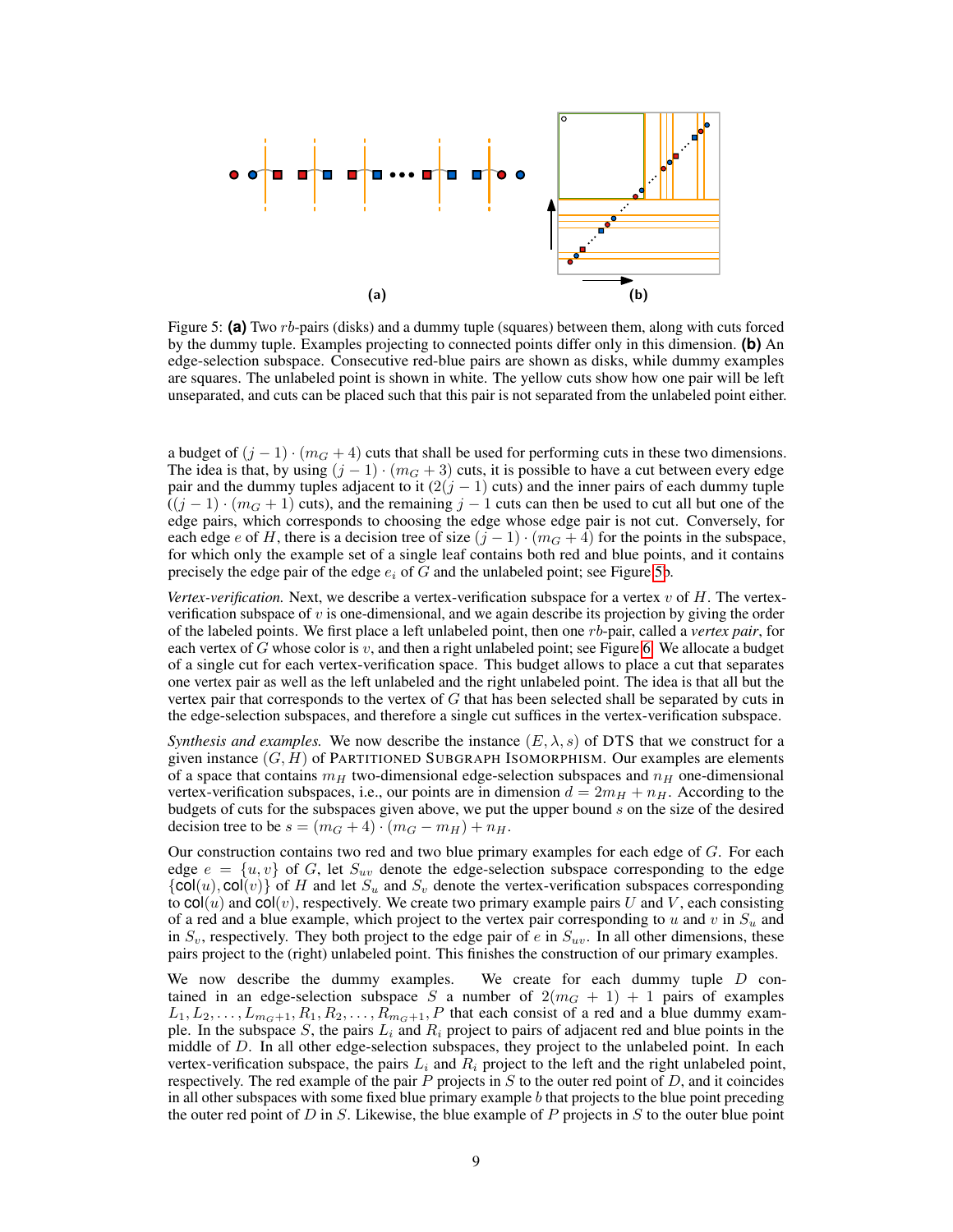<span id="page-9-0"></span>

Figure 6: An instance  $(E, \lambda)$  for graphs G and H. The gray squares show edge-selection subspaces for the each color combination. The combinations and indices of colored vertices in  $G$  are shown left of each subspace. The colored rectangles show vertex-verification dimensions for the corresponding color, with vertex pairs per index having gray backgrounds. Unlabeled points are shown in white. Edges connecting points in different subspaces correspond to examples of vertices in  $H$ , and show the projection of those examples in the respective subspaces. The yellow cuts correspond to a solution to DTS in  $(G, H, \text{col})$ , with dashed cuts indicating multiple cuts through (omitted) dummy tuples.

of  $D$ , and it coincides in all other subspaces with some fixed red primary example  $r$  that projects to the red point succeeding the outer red point of  $D$  in  $S$ . Observe that the examples of  $P$  can be separated from  $r$  and  $b$  only in subspace  $S$ , and therefore force the presence of two cuts. Similarly, each of  $L$  and  $R$  and the remaining examples can be separated only in  $S$ .

Finally, we create for each vertex-verification subspace  $S$  one dummy pair  $U$  whose red and blue examples project to the left and to the right unlabeled point in  $S$ , respectively. In all other dimensions, they project to the (right) unlabeled point. A key technical point is that the pair  $U$  enforces at least one cut in S. However, if we separate U by some cut C before separating both of the pairs  $L$  and  $R$  of some dummy tuple  $D$ , then  $L$  and  $R$  end up on different sides of  $C$ , thereby increasing the necessary number of cuts in the edge-selection subspace of D.

**Lemma 4.2.** *The instance*  $(G, H, \text{col})$  *of* PSI *is a yes-instance, if and only if the instance*  $(E, \lambda, s)$ *of* DTS *is a yes-instance.*

*Proof.*  $\Rightarrow$ : If  $(G, H, \text{col})$  is a yes-instance for PSI, then there is a subgraph isomorphism  $\phi$  from H to G. We construct a decision tree for  $(E, \lambda, s)$  as follows. The decision tree's inner nodes form a path and thus we specify the sequence of cuts that we make in the nodes of the path. We start by placing cuts in the edge-selection subspace  $S_e$  for each edge  $e \in E(H)$ . Denote the edges of G whose endpoints match the colors of e by  $e_1, e_2, \ldots, e_n$  as in the description of  $S_e$ . Let i be such that  $\phi(e) = e_i$ . We first make the following cuts in the y-dimension of  $S_e$  in ascending order. Cut between the edge pairs of  $e_1, e_2, \ldots, e_{i-1}$ , and make all cuts prescribed by dummy tuples succeeding  $e_1, \ldots, e_{i-1}$ . Then we make the following cuts in the x-dimension of  $S_e$  in descending order. Cut between the edge pairs of  $e_n, e_{n-1}, \ldots, e_{i+1}$ , and make all cuts prescribed by dummy tuples preceding  $e_n, e_{n-1}, \ldots, e_{i+1}$ ; see Fig. [5b](#page-8-0). Note that these are  $(m_G + 4) \cdot (n-1)$  cuts in this subspace, and in total  $(m_G + 4) \cdot (m_G - m_H)$  cuts in all of the  $m_H$  edge-selection subspaces. Additionally, note that each cut has one side on which there are only red or only blue examples, i.e., these cuts correspond to a decision tree whose internal nodes form a path. After performing these cuts for all edges of  $H$ , all pairs of dummy examples associated with dummy tuples are separated from each other. The only primary example pairs that are not yet separated are those that correspond to the edges whose edge pairs have not been cut in the edge-selection subspaces. These examples are not separated from each other either, because they are not separated from the irrelevant examples in their respective subspaces.

Afterwards, for each vertex c of H, we cut between the vertex pair of the vertex  $\phi(c) \in V(G)$  in the vertex-verification subspace S of c. Observe that this separates both the dummy example D of S and one of the two pairs of examples that corresponds to the selected edges incident to  $\phi(c)$  (the other one is separated by the corresponding cut in the vertex-verification subspace of the other endpoint). Note that each of these  $n_H$  cuts separates a set of red examples from the remaining examples, and they can be performed in an arbitrary order. In total, we have used  $(m_G + 4) \cdot (m_G - m_H) + n_H = s$  cuts, to separate the red from the blue examples, and in fact, the internal nodes of the decision tree form a path.

 $\Leftarrow$ : Now assume that  $(E, \lambda)$  admits a decision tree T with s cuts. First, observe that for each dummy tuple, the tree T contains  $m<sub>G</sub> + 3$  distinct cuts by the way we have defined the projections of the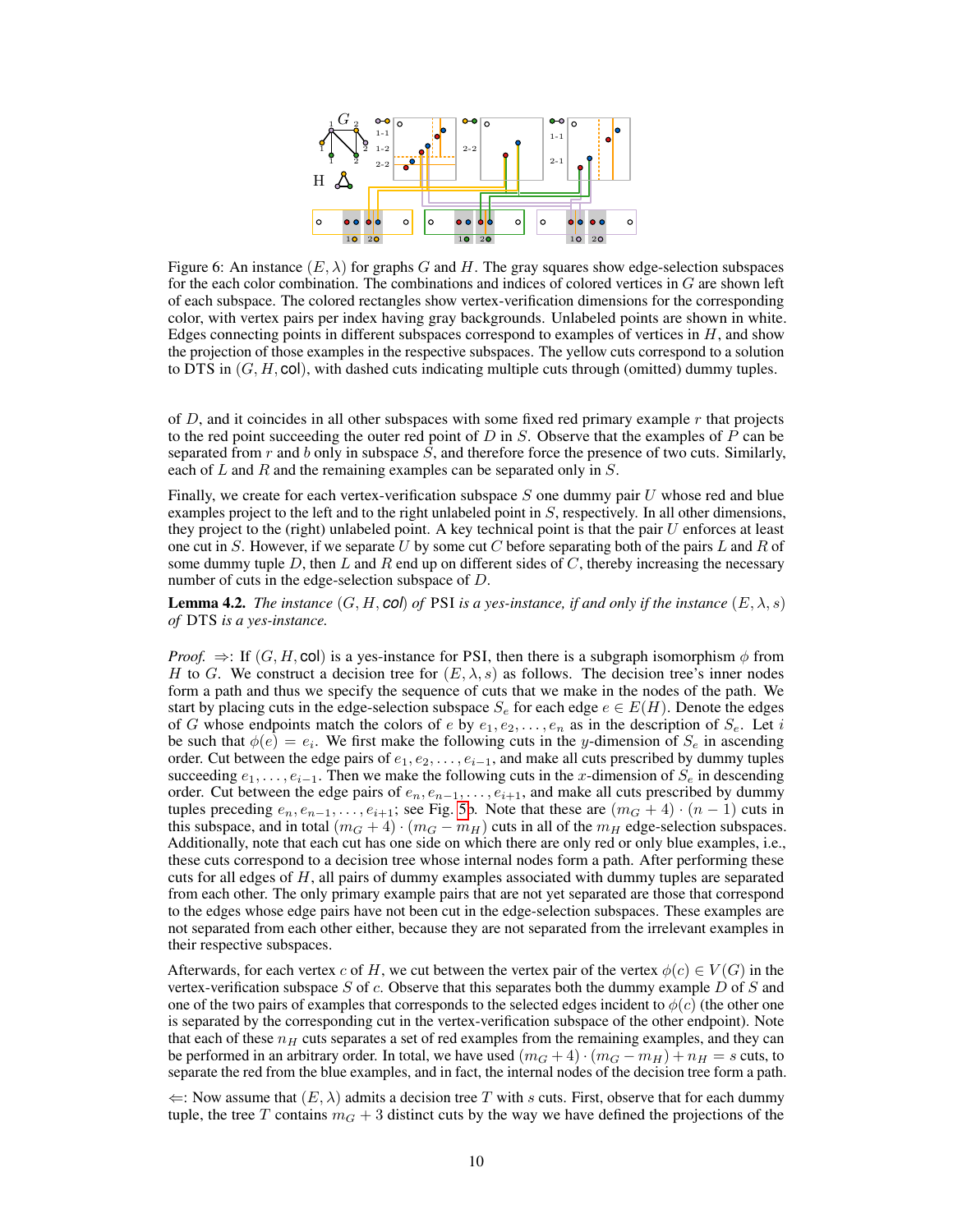dummy examples. In total, there are  $(m_G + 3) \cdot (m_G - m_H)$  such cuts. Furthermore, since in each vertex-verification subspace there is a dummy pair, there are further  $n_H$  distinct cuts in T. Call all of these cuts *required*.

Say that an edge of G is *chosen* if its primary red and blue examples are not cut apart in an edge-selection subspace by T. Among all solution decision trees, pick  $T$  such that it has the minimum number of nodes that make cuts in vertex-verification subspaces. We claim that, for each edge  $e$  of  $H$ , there is at most one chosen edge in  $G$  whose endpoints have the same colors as e. For a contradiction, assume that edges  $f$  and  $f'$  of  $G$  are chosen and their endpoints' colors are the endpoints of  $e \in E(H)$ . Since the primary examples of f and f' only differ in  $S_e$  and in vertex-verification subspaces, these examples are cut apart in vertex-verification subspaces. Let t, t' denote nodes in T that cut the primary examples of f and f', respectively, via a cut in a vertex-verification subspace. Consider the lowest common ancestor a of t and t'. Observe that  $E[a]$ contains both the primary examples of f and  $f'$ . Thus,  $E[a]$  also contains all examples that occur in the dummy tuples between f and  $f'$  in the edge-selection subspace  $S_e$ .

Consider one such dummy tuple D and let  $b, b'$  be the children of a. Consider the case where a equals  $t$  or  $t'$ , that is,  $a$  is a cut in a vertex-verification subspace corresponding to the endpoints of e. Then, a cuts each  $R_i$  of D from each  $L_i$  of D. Thus for each  $i \in \{1, 2, \ldots, m_G + 1\}$  it is impossible for T to cut the pair  $R_i$  and  $L_i$  at the same time in the subtree of T rooted at a and thus, in addition to the required cuts, there are  $m<sub>G</sub> + 1$  further cuts in T. That is, the number of cuts in T is at least  $(m_G + 3) \cdot (m_G - m_H) + n_H + m_G + 1 > (m_G + 4) \cdot (m_G - m_H) + n_H = s$ , a contradiction. Thus, a is not equal to t or t'. If a does not cut at least one primary example of f from at least one primary example of  $f'$ , then we may choose t or t' instead in a subtree rooted at b or b'. Thus, assume that  $\alpha$  cuts at least one primary example of  $f$  from at least one primary example of  $f'$ . Again, these primary examples only differ in  $S_e$  and in vertex-verification subspaces. This implies that a is either a cut in a vertex-verification subspace corresponding to an endpoint of  $e$  or a cut in  $S_e$ somewhere between the primary examples of  $\hat{f}$  and  $f'$ . In the first case, we get a contradiction in the same way as for the case where a is equal to t or t'. So assume that a is a cut in  $S_e$  somewhere between the primary examples of f and  $\hat{f}$ . Since the unlabeled point in  $S_e$  is on exactly one side of this cut and all examples that are irrelevant for  $S_e$  project to the unlabeled point, it follows that either  $E[b]$  or  $E[b']$  contains only dummy examples or primary examples of edges with the same colors as e; say  $E[b]$  does. Assume that t is in the subtree of T rooted at b. This is without loss of generality by renaming. Note that  $E[t]$  cannot contain two pairs of primary examples corresponding to different edges: In this case,  $E[t]$  contains also all examples of the dummy tuples between the two edges in  $S_e$ . Performing the cut at t in a vertex-verification subspace would hence introduce  $m<sub>G</sub> + 1$ cuts in addition to the required ones (as before), a contradiction. Thus,  $E[t]$  contains among primary examples only those of f. Hence, we may replace t by a cut in  $S_e$ , a contradiction, because T has the minimum number of nodes that make cuts in vertex-verification subspaces. Thus, indeed, for each edge  $e$  of  $H$ , there is at most one chosen edge in  $G$  whose endpoints have the same colors as  $e$ .

By the calculation of required edges it now follows that also there is at least one chosen edge for each edge  $e$  of H. For each edge  $e$  in H the primary examples of the chosen edge for  $e$  need to be separated in both vertex-verification subspaces corresponding to the endpoints of  $e$ . Furthermore, for each vertex-verification subspace there is one required cut in that subspace. Thus, two chosen edges whose endpoints have the same color are adjacent to the same vertex of that color. Thus, the chosen edges induce a subgraph isomorphism  $\phi$  from H to G. П

Since the reduction takes polynomial-time, and  $d = 2m_H + n_H \leq 4m_H$ , [Theorem 4.1](#page-6-0) readily follows.

## 5 Conclusion

We have begun charting the boundary of tractability for learning small decision trees with respect to the number d of dimensions. While exponents in the running time need to depend on  $d$ , this dependency is captured by the number of leaves labeled with the first class, the class with the fewest leaves. It would be interesting to analyse what other features of the input or output can capture the combinatorial explosion induced by dimensionality; this can be done by deconstructing our hardness result [\[14\]](#page-11-15). Interesting parameters that are necessarily unbounded for the reduction to work include the number of examples that have the same feature values and the maximum number of alternations between labels when sorting the examples according to their feature values in a dimension.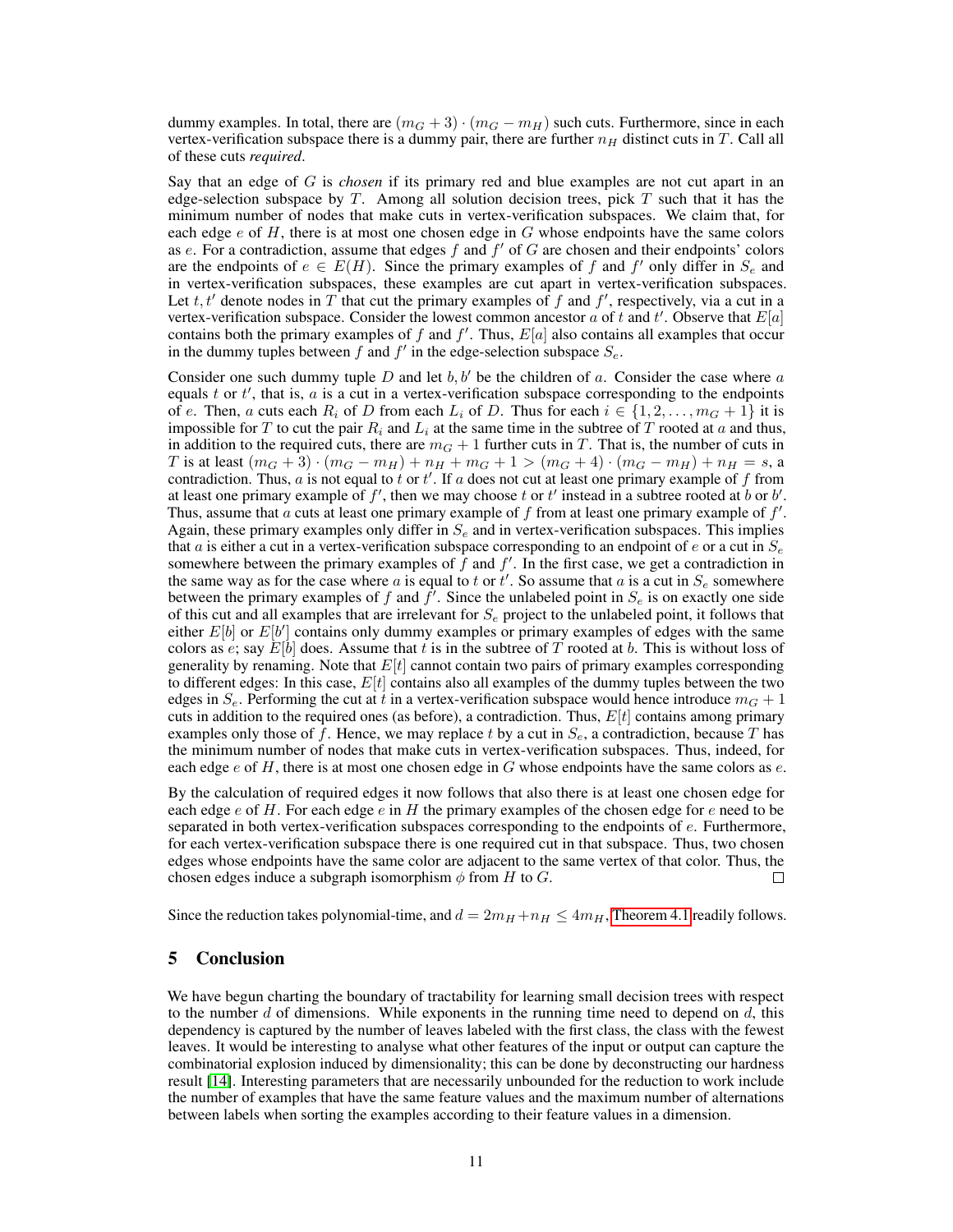#### Acknowledgments and Disclosure of Funding

Main ideas for the results of this paper were developed in the relaxed atmosphere of Dagstuhl Seminar 21062 on *Parameterized Complexity in Graph Drawing*, organized by Robert Ganian, Fabrizio Montecchiani, Martin Nöllenburg, and Meirav Zehavi. Manuel Sorge acknowledges funding by the Alexander von Humboldt Foundation. Jules Wulms acknowledges funding by the Vienna Science and Technology Fund (WWTF) under grant ICT19-035.

#### References

- <span id="page-11-2"></span>[1] C. Bessiere, E. Hebrard, and B. O'Sullivan. Minimising decision tree size as combinatorial optimisation. In *Proc. 15th International Conference on Principles and Practice of Constraint Programming (CP)*, pages 173–187, 2009. doi: 10.1007/978-3-642-04244-7\_16.
- <span id="page-11-3"></span>[2] L. Breiman, J. H. Friedman, R. A. Olshen, and C. J. Stone. *Classification and Regression Trees*. Chapman & Hall/CRC, 1984.
- <span id="page-11-8"></span>[3] M. Cygan, F. V. Fomin, L. Kowalik, D. Lokshtanov, D. Marx, M. Pilipczuk, M. Pilipczuk, and S. Saurabh. *Parameterized Algorithms*. Springer, 2015.
- <span id="page-11-9"></span>[4] R. G. Downey and M. R. Fellows. *Fundamentals of Parameterized Complexity*. Texts in Computer Science. Springer, 2013.
- <span id="page-11-1"></span>[5] U. M. Fayyad and K. B. Irani. What should be minimized in a decision tree? In *Proc. 8th National Conference on Artificial Intelligence (AAAI)*, pages 749–754, 1990. URL [https:](https://www.aaai.org/Library/AAAI/1990/aaai90-112.php) [//www.aaai.org/Library/AAAI/1990/aaai90-112.php](https://www.aaai.org/Library/AAAI/1990/aaai90-112.php).
- <span id="page-11-13"></span>[6] M. R. Fellows, D. Hermelin, F. Rosamond, and S. Vialette. On the parameterized complexity of multiple-interval graph problems. *Theoretical Computer Science*, 410(1):53–61, 2009. doi: 10.1016/j.tcs.2008.09.065.
- <span id="page-11-10"></span>[7] J. Flum and M. Grohe. *Parameterized Complexity Theory*. Springer, 2006.
- <span id="page-11-5"></span>[8] M. T. Goodrich, V. Mirelli, M. Orletsky, and J. Salowe. Decision tree construction in fixed dimensions: Being global is hard but local greed is good. Technical Report TR-95-1, Department of Computer Science, Johns Hopkins University, May 1995.
- <span id="page-11-7"></span>[9] G. Gottlob, F. Scarcello, and M. Sideri. Fixed-parameter complexity in AI and nonmonotonic reasoning. *Artif. Intell.*, 138(1-2):55–86, 2002. doi: 10.1016/S0004-3702(02)00182-0.
- <span id="page-11-4"></span>[10] X. Hu, C. Rudin, and M. I. Seltzer. Optimal sparse decision trees. In *Proc. 33th Annual Conference on Neural Information Processing Systems (NeurIPS)*, pages 7265–7273, 2019. URL [https://proceedings.neurips.cc/paper/2019/hash/](https://proceedings.neurips.cc/paper/2019/hash/ac52c626afc10d4075708ac4c778ddfc-Abstract.html) [ac52c626afc10d4075708ac4c778ddfc-Abstract.html](https://proceedings.neurips.cc/paper/2019/hash/ac52c626afc10d4075708ac4c778ddfc-Abstract.html).
- <span id="page-11-6"></span>[11] L. Hyafil and R. L. Rivest. Constructing optimal binary decision trees is np-complete. *Information Processing Letters*, 5(1):15–17, 1976. doi: 10.1016/0020-0190(76)90095-8.
- <span id="page-11-11"></span>[12] R. Impagliazzo and R. Paturi. On the complexity of k-SAT. *Journal of Computer and System Sciences*, 62(2):367–375, 2001. doi: 10.1006/jcss.2000.1727.
- <span id="page-11-12"></span>[13] R. Impagliazzo, R. Paturi, and F. Zane. Which problems have strongly exponential complexity? *Journal of Computer and System Sciences*, 63(4):512–530, 2001. doi: 10.1006/jcss.2001.1774.
- <span id="page-11-15"></span>[14] C. Komusiewicz, R. Niedermeier, and J. Uhlmann. Deconstructing intractability—a multivariate complexity analysis of interval constrained coloring. *Journal of Discrete Algorithms*, 9(1): 137–151, 2011. doi: 10.1016/j.jda.2010.07.003.
- <span id="page-11-14"></span>[15] D. Marx. Can you beat treewidth? *Theory of Computing*, 6(1):85–112, 2010. doi: 10.4086/toc. 2010.v006a005.
- <span id="page-11-0"></span>[16] C. Molnar. *Interpretable Machine Learning*. Independently published, 2020. URL [https:](https://christophm.github.io/interpretable-ml-book) [//christophm.github.io/interpretable-ml-book](https://christophm.github.io/interpretable-ml-book).